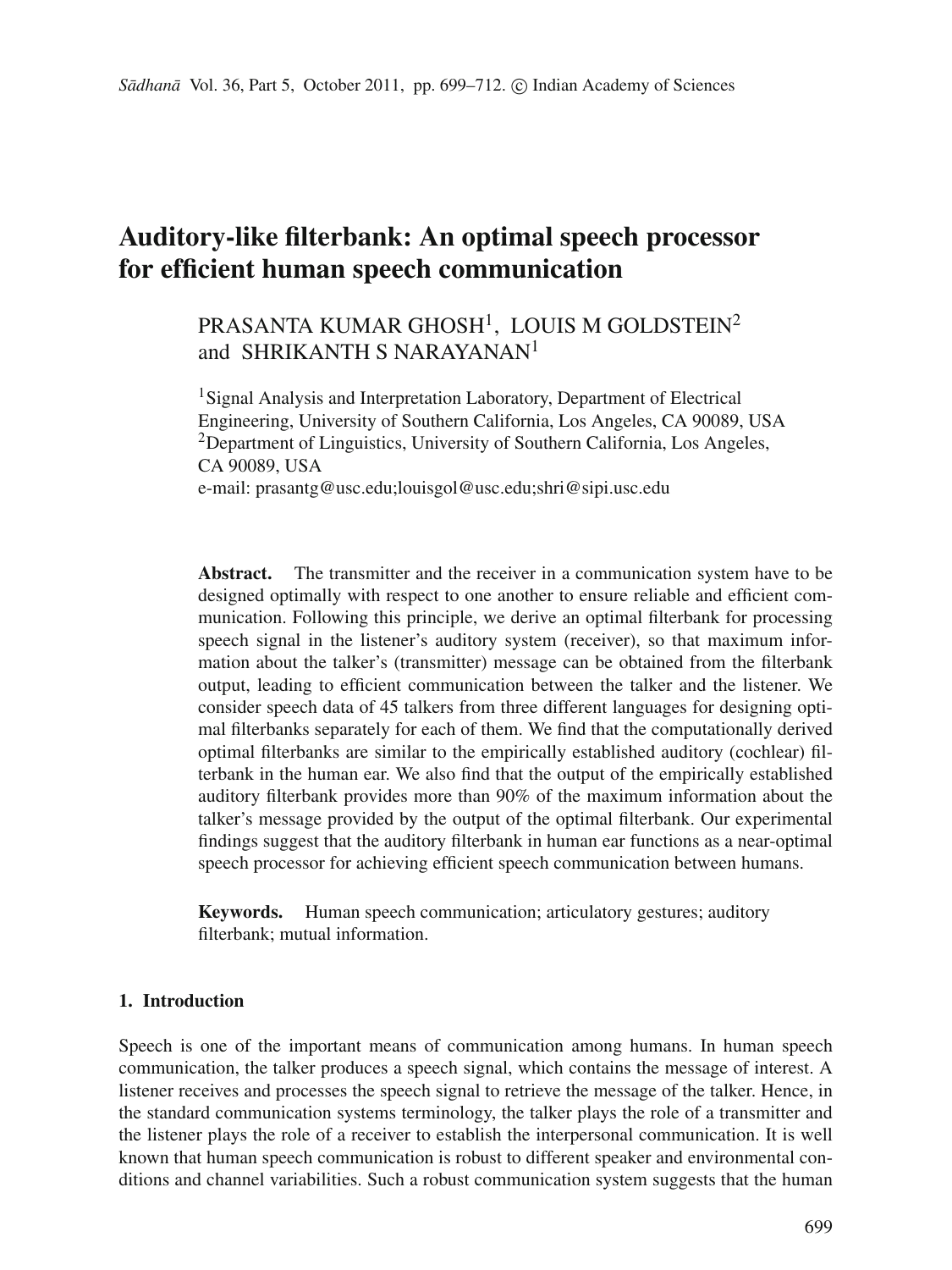speech receiver and transmitter are designed to achieve optimal transfer of information from the transmitter to the receiver.

Figure 1 illustrates a communication system view of the human speech exchange. The talker uses his/her speech production system to convert the message of interest into the speech signal, which gets transmitted. The speech is produced by choreographed and coordinated movements of several articulators, including the glottis, tongue, jaw and lips of the talker's speech production system. According to articulatory phonology (Browman & Goldstein 1989), speech can be decomposed into basic phonological units called articulatory gestures. Thus, articulatory gestures could be used as an equivalent representation of the message that the talker (transmitter) intends to transmit to the listener (receiver). The speech signal transmitted by the talker, in general, gets distorted by environmental noises and other channel factors as the acoustic speech wave travels in the air (channel). This distorted speech signal is received by the listener's ear. The ear works as the signal processing unit in the listener's auditory system. As the speech wave passes through various segments of the ear canal, namely outer, middle, and the inner ear, the speech signal is converted to electrical impulses which are carried by the auditory nerve and, finally, get decoded in the brain to infer the talker's message. For an efficient communication between talker and listener, we hypothesize that the components in the listener's auditory system (receiver) should be designed such that maximal information about the talker's message (transmitter) can be obtained from the auditory system output. In other words, the uncertainty about the talker's message should be minimum at the output of the listener's auditory system.

Among the various components in the human speech communication system's receiver, the cochlea (figure 1) is known to be the time–frequency analyser of the speech signal. The structure and characteristics of the cochlea in a typical listener's auditory system is illustrated in figure 2. Figure 2a shows the coiled and uncoiled cochlea. The basilar membrane inside the cochlea performs a running spectral analysis on the incoming speech signal (Johnson 2003, pp. 51–52). This process can be conceptualized as a bank of tonotopically-organized cochlear filters operating on the speech signal. It should be noted that the physiological frequency analysis is different from the standard Fourier decomposition of a signal into its frequency components. A key difference is that the auditory system's frequency response is not linear (Johnson 2003, pp. 51–52). The relationship between the centre frequency of the analysis filters and their location along the basilar membrane is approximately logarithmic in nature (Johnson 2003, pp. 51–52). Also,



**Figure 1.** A communication system view of human speech communication. Talker's speech production system consists of speech articulators such as lips, tongue, velum, etc. Outer ear (ear pinna), middle ear and inner ear (cochlea) are the main components of the listener's auditory system (Wikibooks, accessed 13/03/2011).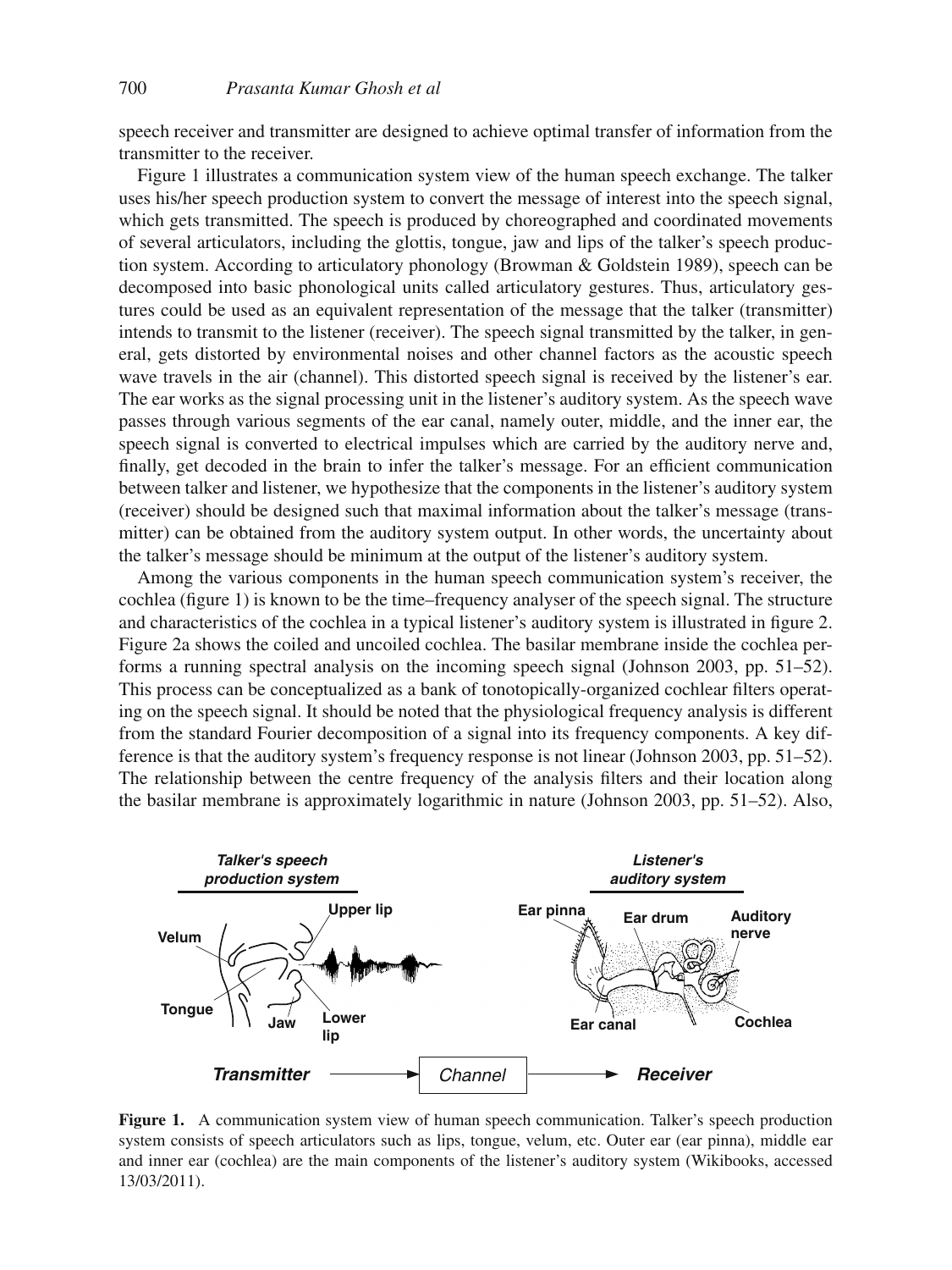

**Figure 2.** Cochlea and its characteristics. (**a**) The coiled and uncoiled cochlea (Nave, accessed 13/03/2011) with the illustration of the frequency selectivity is shown by damped sinusoid of different frequencies. (**b**) The relation between the natural frequency axis and the frequency map on the basilar membrane (i.e., the auditory frequency axis) from 0 to 8 kHz.

the bandwidth of the filter is a function of its centre frequency (Zwicker & Terhardt 1980). The higher the centre frequency, the wider the bandwidth. A depiction of these filters are shown in figure 2b over a frequency range of 0 to 8 kHz; these ideal rectangular filters are drawn using the centre frequency and the bandwidth data from Zwicker & Terhardt (1980). The bandwidths of the brick-shaped filters represent the equivalent rectangular bandwidths (Zwicker & Terhardt 1980) of the cochlear filters at each chosen centre frequency along the frequency axis. This nonuniform filterbank in the natural frequency axis is referred to as *auditory filterbank*. However, the auditory filterbank appears uniform when plotted in the auditory frequency scale (the frequency scale on the basilar membrane). The relation between the natural and the auditory frequency axis is shown by the red dashed curve in figure 2b. The relationship is approximately logarithmic in nature.

The auditory filterbank is a critical component in the auditory system as it converts the incoming speech signal into different frequency components which are finally converted to electrical impulses by hair cells. The output of the auditory filterbank is used to decode the talker's message. In this study, we focus on the optimality of the filterbank used in the receiver (listener's ear). Our goal is to design a filterbank that achieves efficient speech communication in the sense that the output of the designed filterbank provides the least uncertainty about the talker's message (or equivalently talker's articulatory gestures). Finally, we would like to compare the canonical empirically known auditory filterbank with the optimally designed filterbank to check if the auditory filterbank satisfies the minimum uncertainty principle. We follow the definition of uncertainty from the mathematical theory of communication (Cover & Thomas 1991; Shannon 1948). From an information theoretical viewpoint, it turns out that minimizing uncertainty is identical to maximizing mutual information (MI) between two corresponding random quantities. Therefore, our goal is to design a filterbank such that the filterbank output at the receiver provides maximum MI with the articulatory gestures in the transmitter; we assume that the articulatory gestures can be used as a representation for encoding the talker's message.

For quantitative description of the articulatory gestures, we have to use a database which provides recordings of the movements of the speech articulators involved in speech production (such as tongue, jaw, lips, etc.) when the subject talks. We also need the recording of the speech signal in a concurrent fashion so that the filterbank output can be computed using the recorded speech signal. We describe such a production database in section 2. As articulatory gestures can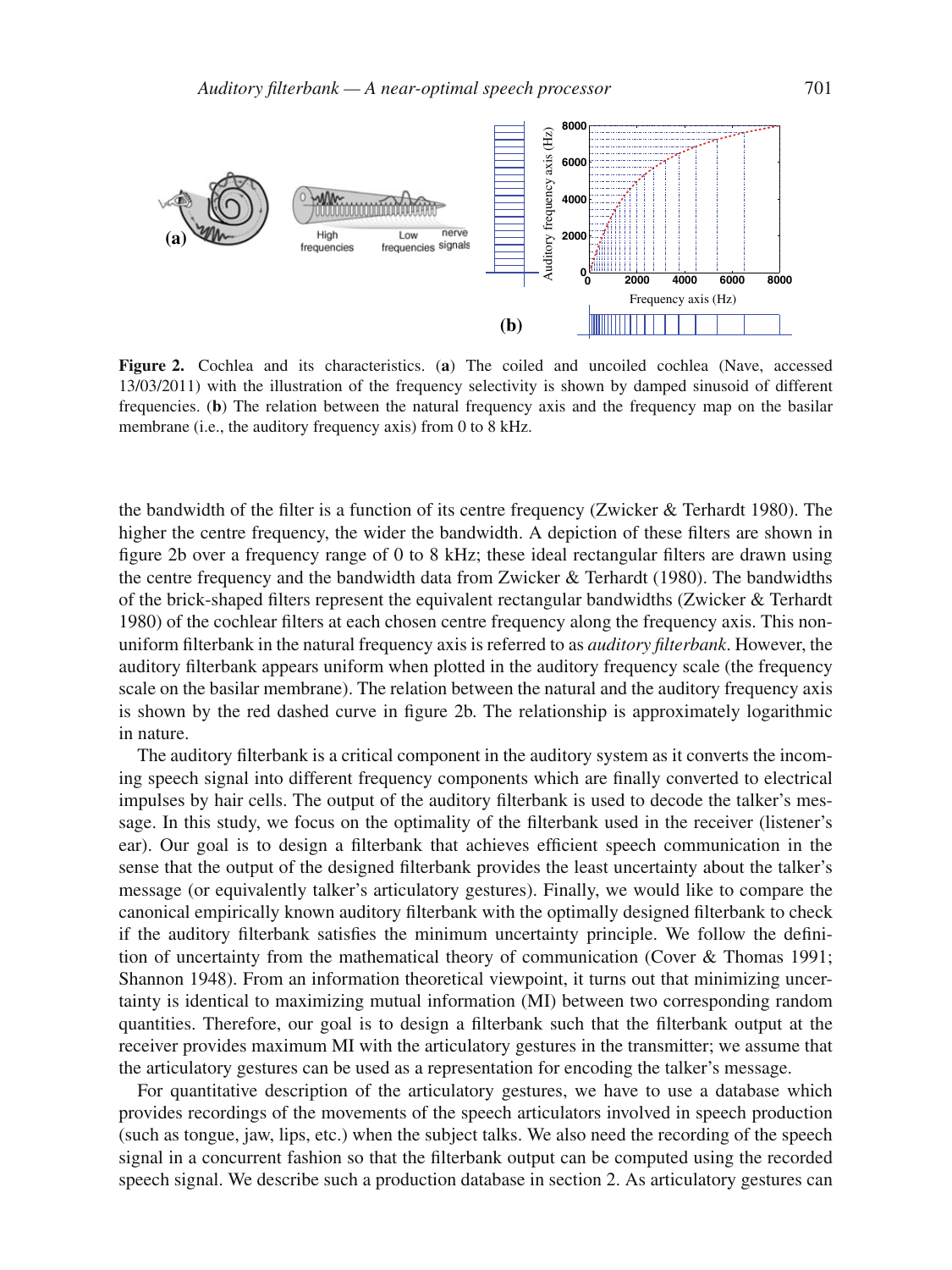vary across languages, in this study, we have used production databases collected from subjects in three different languages – namely, English, Cantonese and Georgian. In sections 3 and 4, we explain the features or the quantitative representations used for the articulatory gestures and the filterbank output. Such quantitative representations are essential for computing MI between them. In section 5, we describe a greedy algorithm for obtaining the optimal filterbank in a language and subject specific manner so that the MI between articulatory gestures and the filterbank output is maximized. We find that the optimal filterbank varies across subjects but the variation is not drastic; rather, the optimal filterbanks are similar to the empirically established auditory filterbank. A communication theoretic explanation for the optimality of the auditory-like filterbank for speech processing is presented in section 6. Conclusions are drawn in section 7.

#### **2. Dataset**

We use the X-ray microBeam speech production database collected at the University of Wisconsin (Westbury 1994) for experiments related to the subjects in English language. This corpus provides temporal trajectories of the movement of the upper lip (UL), lower lip (LL), tongue tip (T1), tongue body (T2 and T3), tongue dorsum (T4), mandibular incisors (MNI) and mandibular molars (MNM) of subjects obtained using X-ray microbeam technique (Westbury 1994) during their speech. We have chosen 40 subjects (17 males, 23 females) from this database for our experiment among available 47 subjects (we exclude a few subjects not having sufficient amount of data required for our experiments). The approximate locations of the articulators are shown in figure 3a viewed on the midsagittal plane of a subject. The locations of each of these eight articulators at any given time are represented by the *X* and *Y* co-ordinates in the midsagittal plane, and the articulator trajectories are sampled at 145.65 Hz. For our analysis, we downsampled the microbeam pellet data to a rate of 100 samples/s. A few co-ordinate values of some pellets at some time points are missing. If any pellet data at any time point is missing, we discard all other pellet data at those time points.

We also include data from two languages distinct from English, namely Cantonese (Yanagawa 2006) and Georgian (Goldstein *et al* 2007), to explore the generalization of the proposed experiments. Unlike English, Cantonese is a tonal language. The realizations of phonological units in Cantonese and Georgian are different from those in English and this implies that the languages employ different articulatory gestures and/or different combinations of gestures. We expect that the kinematics in those languages will reflect the gestural patterns specific to the respective language. Thus, as a secondary data source for our study, we have used the articulatory movements of three (two male and one female) Cantonese and two (both male) Georgian subjects recorded at 500 Hz using the EMMA (Perkell *et al* 1992) technique, while they spoke. The recorded articulators are UL, LL, jaw (JAW), tongue tip (TT), tongue body (TB) and tongue dorsum (TD). Similar to the articulatory data from English subjects, we pre-processed the EMMA data from Cantonese and Georgian subjects to achieve a frame rate of 100 Hz.

It should be noted that, in parallel to the articulatory movements in the corpora described above, the speech signal is recorded at 21739 Hz for English subjects and 20000 Hz for Cantonese and Georgian subjects. We downsampled the speech signals to 16 kHz for our analysis. Using these parallel acoustic and articulatory data from Cantonese and Georgian, we will be able to examine our communication theoretic hypothesis in a scenario where the acoustic properties of sounds and the respective articulatory gestures are different from those in English. In the following sections, we describe how the articulatory corpora are used for specifying the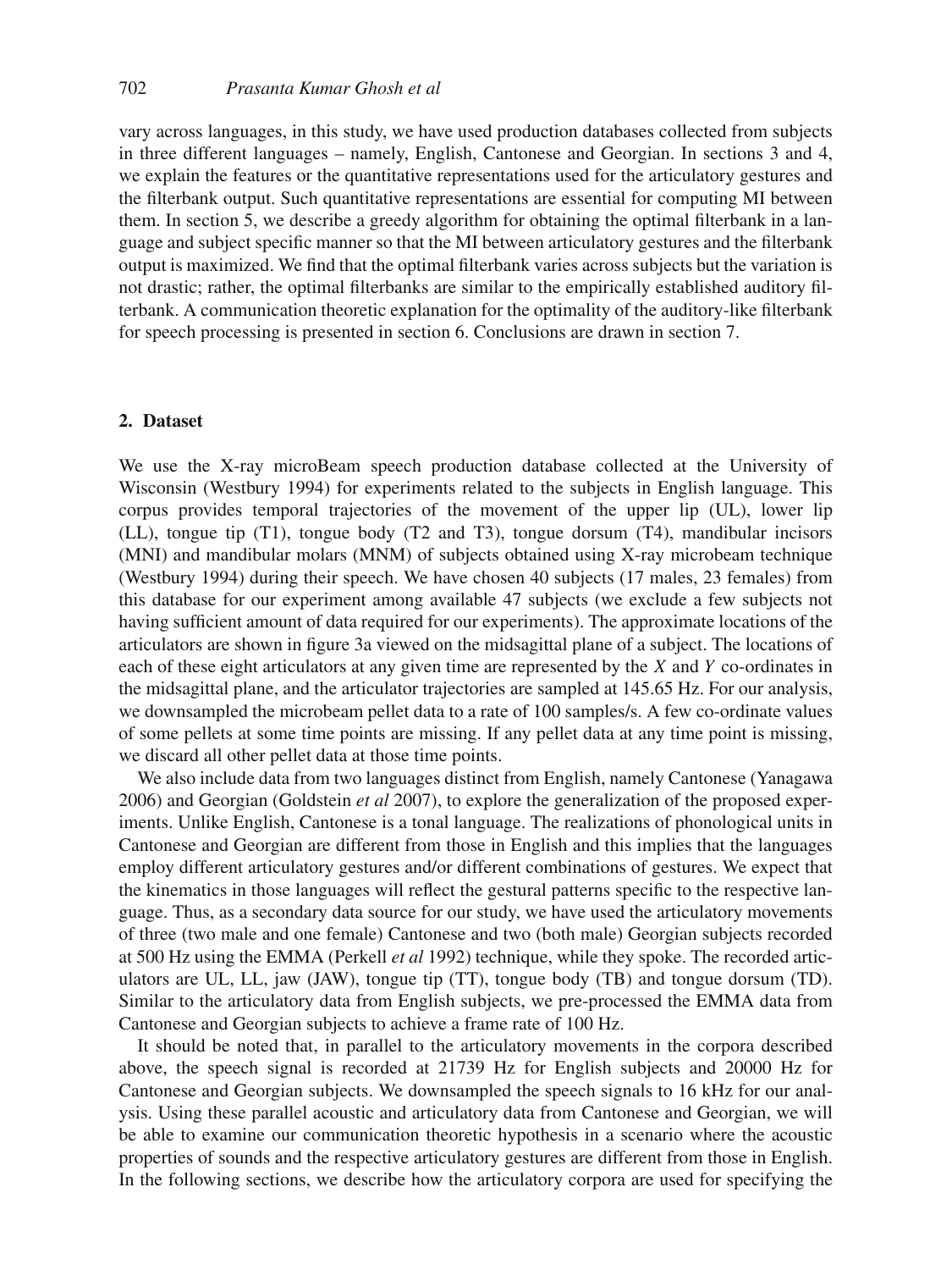articulatory representations during speech production and how the signal representation at the output of a generic filterbank is specified.

#### **3. Articulatory gesture representation**

Speech gestures can be modelled as the formation and release of constrictions (Saltzman & Munhall 1989) by particular constricting organs of the vocal tract (lips, tongue tip, etc.). The unfolding of these constrictions over time causes motion in the vocal tract articulators, whose positions are tracked using markers in the X-ray and EMMA data. For example, figure 3b illustrates the *X*- and *Y* -co-ordinate trajectories of eight articulators corresponding to a English male subject's utterance of 'but special'. We make a generic assumption that the trajectories of UL, LL, T1, T2, T3, T4, MNI, and MNM provide information about critical articulatory gestures involved in producing various speech sounds (Browman & Goldstein 1990). For example, in figure 3b, the *Y* co-ordinates of UL and LL decrease and increase, respectively, to create the lip closure gesture while producing the sound /b/ (at around 0.2 s) in the word 'but' (this is indicated by ↓ and ↑ in figure 3b). The tongue tip goes up to the palate and creates constriction for producing /t/ (at around 0.53 s); this gesture is indicated by the peak in the *Y* co-ordinate of tongue tip T1 (this is indicated by  $\uparrow$  in figure 3b). We use all the measured movement co-ordinate values of eight sensors and construct a 16-dimensional vector (*Y* ) as a representation of articulatory gestures every 10 ms.

In a similar fashion, the co-ordinate values of the available articulators of subjects in Cantonese and Georgian languages are used to construct articulatory position vector (*Y* ) as a representation of articulatory gestures.



**Figure 3.** Articulator data from X-ray microBeam speech production database (Westbury 1994). (**a**) Pellets are placed on eight critical points of the articulators viewed on the midsagittal plane of the subject, namely, upper lip (UL), lower lip (LL), tongue tip (T1), tongue body (T2 and T3), tongue dorsum (T4), mandibular incisors (MNI), and mandibular molars (MNM). The XY co-ordinate trajectories of these pellets are recorded. (**b**) The *X* and *Y* co-ordinate values of eight pellets are shown when a male subject was uttering 'but special'.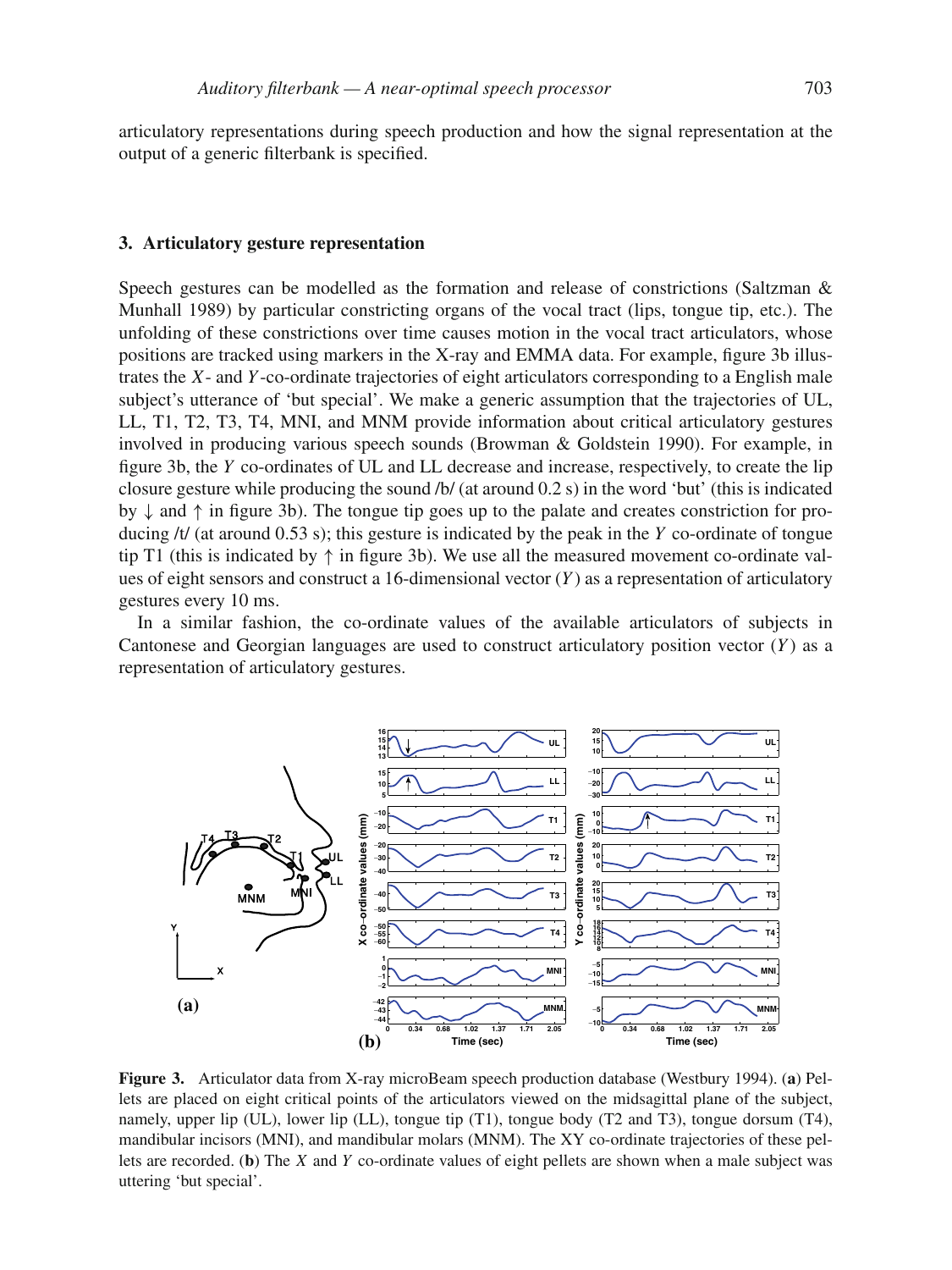#### **4. Representation of the filterbank output**

The filterbank comprising brick-shaped multi-channel bandpass filters can be specified by the upper and lower cut-off frequencies of each bandpass filter. It should be noted that the upper cutoff frequency of a bandpass filter is identical to the lower cut-off frequency of the next bandpass filter in the filterbank (figure 2b). Thus, to specify a filterbank with *L* filters it is sufficient to know the set of lower cut-off frequencies only; let us denote the set of cut-off frequencies or equivalently the filterbank by *B<sup>L</sup>* .

In the auditory system, the output of the cochlear filterbank gets converted to a series of electrical impulses; however, a complete mechanism for this conversion is not clearly understood. However, it has been reported that the rate of the pulses varies depending on the intensity of the output of the filters (Pathmanathan & Kim 2001; Chatterjee & Zwislocki 1998). Hence, we use the energy of individual filter's output as a representation of the filterbank output. We process the speech signal using each filter and compute the logarithm of the energies at the output of each filter in the filterbank over a short duration every 10 ms. Let  $X = \{x(n): 0 \le n \le N - 1\}$  be the samples of a segment of the speech signal (over a short duration) at the sampling frequency  $F_s$ . In our experiments  $F_s = 16$  kHz and  $\frac{N}{F_s} = 0.02$  s. The energy of the output of the  $k^{\text{th}}$  filter is given by:

$$
S_k = \log \left( \sum_{l=\eta_{k-1}^L}^{\eta_k^L} \left| \sum_{n=0}^{N-1} x[n] \exp^{-j\frac{2\pi}{N_{\rm F}}l\eta} \right|^2 \right), \ \ k = 1, ..., L; \tag{1}
$$

where  $N_F$  is the order of the Discrete Fourier transform (DFT) for computing the spectrum of the signal  $x[n]$ .  $\frac{F_s}{N_F} \eta_k^L$  and  $\frac{F_s}{N_F} \eta_{k+1}^L$  are the lower and upper cut-off frequencies of the *k*th filter in the filterbank, which comprises *L* band-pass filters. It should be noted that  $B^L = \{\eta_0^L, \eta_1^L, \dots, \eta_L^L\}$ , where  $\eta_0^L = 0$  and  $\eta_L^L = \frac{N_F}{2} - 1$ . We construct a vector by using  $S_k$ ,  $k = 1, ..., L$  and call it a 'feature vector'  $X_{BL}$  representing the output of the filterbank  $B^L$ , i.e.,  $X_{B^L} = [S_1, ..., S_L]^T$ , where  $[\cdot]^T$  is the transpose operator. We compute the feature vectors on the speech signal concurrently recorded with the articulator tracking. By computing these features every 10 ms for a chosen filterbank  $B<sup>L</sup>$ , we obtain a sequence of feature vectors as an equivalent representation of the filterbank output over time. Depending on the chosen filterbank, the output of the filterbank will vary and hence, the amount of information that this filterbank output can provide about articulatory gestures will also vary.

#### **5. Filterbank optimization**

As we have quantitatively defined the description of the talker's articulatory gestures as well as the output of a generic filterbank at the receiver, we can now compute the amount of information that the filterbank output provides about the articulatory gestures. We use the mutual information  $I(X_{BL}; Y)$  between two random variables for this purpose (Cover & Thomas 1991, pp. 12–49). MI measures how much information a random variable can provide about another random variable (see Appendix). In our case, we treat  $X_{BL}$  and  $Y$  as random quantities because the realizations of the filterbank output,  $X_{BL}$ , and the articulatory position,  $Y$ , are not identical when a subject utters the same sound at different times owing to differences in a variety of linguistic, contextual and environmental factors.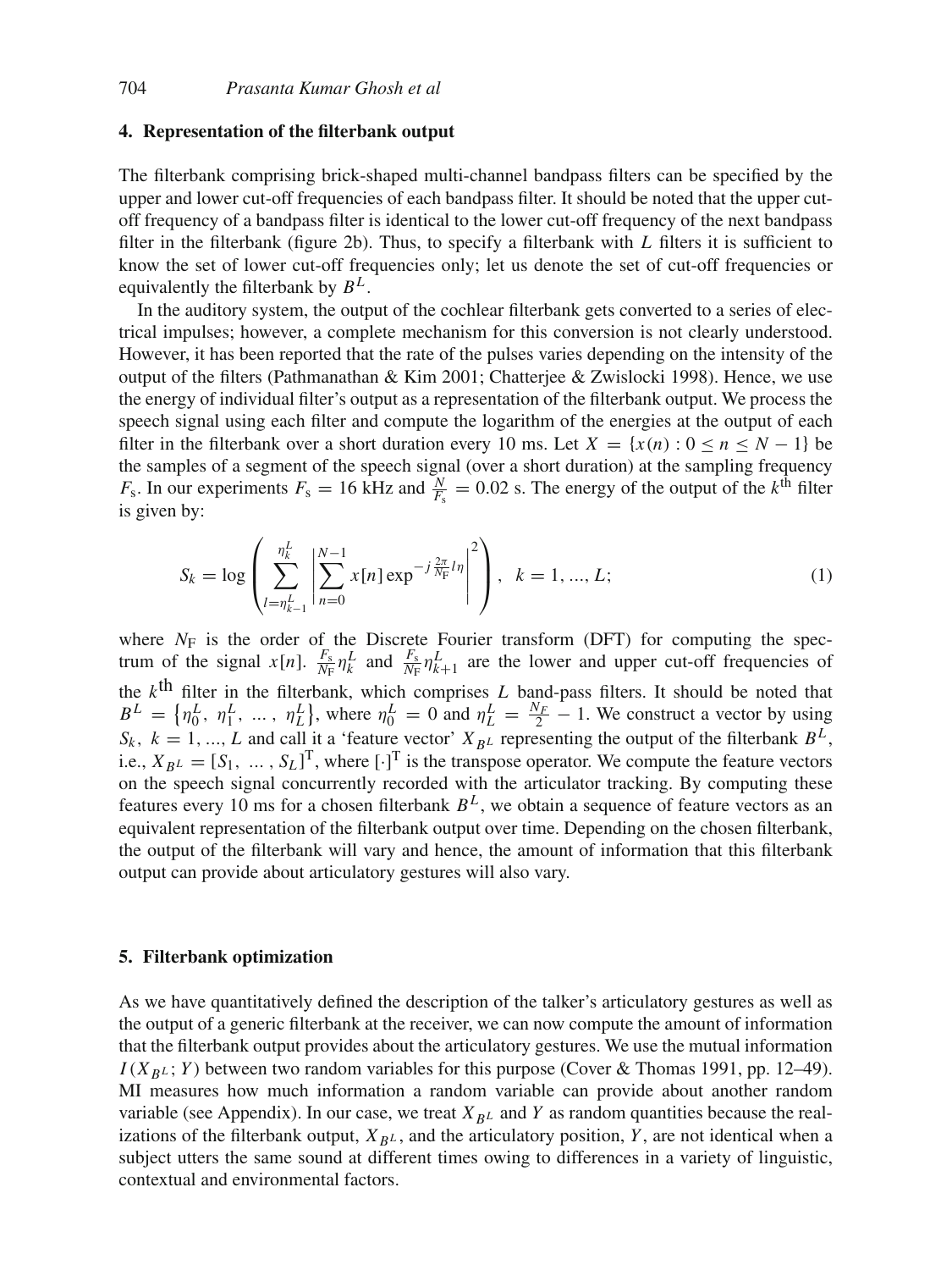For an efficient communication between the talker and the listener, the filterbank at the receiver (listener) needs to be selected in such a way that its output provides maximum information regarding the talker's articulatory gestures, i.e.,

$$
B^{L^*} = \arg\max_{B^L} I(X_{B^L}; Y). \tag{2}
$$

It is easy to show that maximizing  $I(X_{BL}; Y)$  is equivalent to minimizing  $H(Y|X_{BL})$ , i.e., the conditional uncertainty of articulatory gestures  $(Y)$  given the filterbank output  $X_{BL}$  (see Appendix for details).

In our production database (section 2), each subject can be treated as a talker. We optimize the filterbank for each subject in the production database, i.e., we design the filterbank at the receiver for achieving efficient communication with each talker separately in the database. Performing subject-specific optimization provides us the opportunity to analyse the variability in optimal filterbank structure across talkers. For our experiment, we consider speech signals sampled at  $F_s = 16 \text{ kHz}$ , i.e.,  $\frac{F_s}{2} = 8 \text{ kHz}$ . There are 20 critical bands in a range of 0 to 8 kHz as given by the critical bandwidth data (Zwicker & Terhardt 1980). Hence, for the filterbank optimization, we have chosen  $L = 20$ .

The optimization in Eq. (2) does not have a closed form solution, rather it is a combinatorial problem (and, hence, computationally prohibitive) because the optimization in Eq. (2) is equivalent to finding the cut-off frequencies  $\left\{ \eta_k^l \right\}_{k=0}^L$  from the  $\frac{N_F}{2}$  frequency points such that  $0 = \eta_0^L < \eta_1^L < \cdots \eta_{L-1}^L < \eta_L^L = \frac{N_F}{2} - 1$ . In the absence of any closed-form optimization due to analytical intractability of the objective function (in Eq. (2)), we adopt a greedy algorithm where the optimal filterbank is obtained using a series of decomposition with low-pass and high-pass filters for every frequency band under consideration. This is similar to the dyadic filterbank analysis in wavelets (Strang & Nguyen 1996). A tree-structured illustration of this greedy approach to filterbank optimization is shown in figure 4.

The level 1 in the tree corresponds to the root node. There are  $(l-1)$  nodes at the level  $l$  ( $l > 1$ ). It should be noted that the root node corresponds to an all-pass filter, i.e., a filter of constant magnitude from 0 to 8 kHz. A node in the level *l* corresponds to a filterbank having *l* band-pass filters. These bands at level *l* are determined by low-pass and high-pass filter decomposition of each band of a filterbank chosen from the previous level (level *l* − 1) using MI criterion. There are  $(l - 1)$  bands in the filterbank chosen from the previous level  $(l - 1)$ ; hence, there are (*l* − 1) possible decomposition [or (*l* − 1) possible filterbanks or nodes] at the level *l* of the tree. Let us denote  $(l - 1)$  filterbanks in the level *l* by  $B_k^l$ ,  $k = 1, ..., l - 1$ . For each  $B_k^l$ , let *M<sup>l</sup> k*  $\stackrel{\triangle}{=} I(X_{B_k^l}; Y)$ . The filterbank (or node) at level  $l-1$ , which yields the maximum MI among  $M_k^{l-1}$ ,  $k = 1, ..., l-2$ , is used for further decomposition at level *l*. Nodes corresponding to maximum MI are indicated in figure 4 by circles around the maximum  $M_k^l$  in each level. In the filterbank optimization, as our goal is to find the best 20-band filterbank, we run this optimization until the algorithm finds the filterbank with the maximum MI at level 20 in the tree structure. The filterbank with the maximum MI at level 20 is reported as the optimal filterbank. This approach of filterbank optimization is greedy because at every successive level of the tree structure, we select the filterbank which yields the maximum MI. In general, the optimized filterbank can be sub-optimal because of the greedy nature of the optimization. Owing to the lack of any other time-efficient algorithms (apart from full-search) for obtaining optimal solution to the optimization problem (Eq. (2)), we assume that the solution obtained by the proposed greedy algorithm is sufficient for our conclusions and interpretations.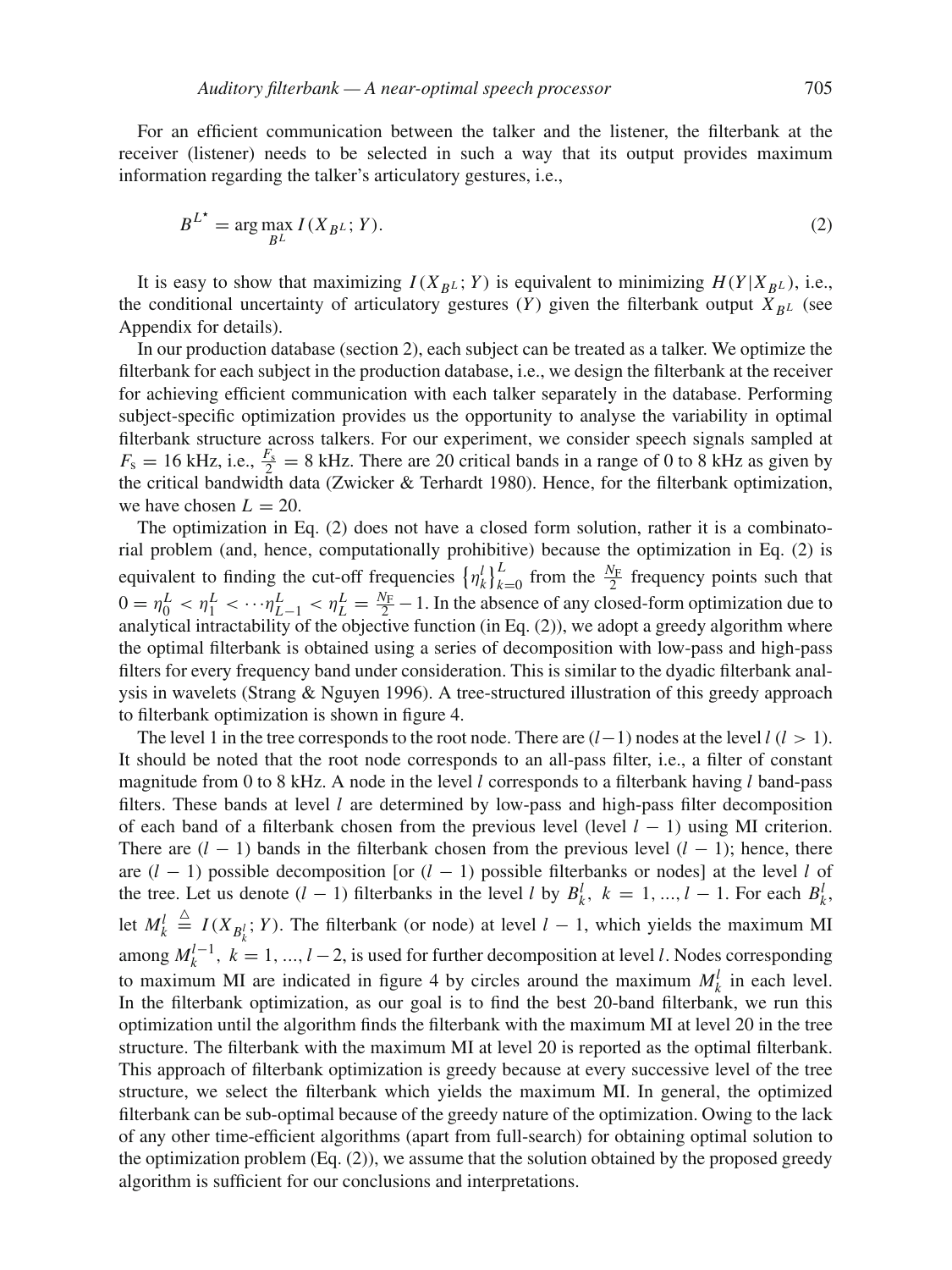

**Figure 4.** A tree-structure illustration of the greedy approach for optimizing the filterbank.

For each subject in the production database, let us suppose a total of *T* realizations of articulatory position vectors (section 3) and the corresponding short-time speech segments (20 ms) (section 4) are denoted by  $Y^j$  and  $X^j$ ,  $j = 1, ..., T$ , respectively. It should be noted that given

**Algorithm 1** A tree-structured illustration of the greedy approach to filterbank optimization 1:  $\eta_0^1 = 0, \eta_1^1 = \frac{N_{\rm F}}{2} - 1, l = 2$ 2:  $\eta_0^l = 0$ ,  $\eta_l^l = \frac{N_F}{2} - 1$  &  $\eta_1^l = \frac{\eta_0^{l-1} + \eta_{l-1}^{l-1}}{2}$ <br>3:  $B_1^l = \{\eta_0^l, \dots, \eta_{l-1}^l\}$ ; compute  $X_{B_1^l}^j$  from  $X^j$ ,  $j = 1, \dots, T$ 4: Compute  $M_1^l = I(X_{B_1^l}; Y)$  using  $\left\{ \left( X_{B_1^l}^j, Y^j \right); j = 1, ..., T \right\}$ 5: **for**  $l = 3$  to 20 **do** 6: **for** *k* = 1 to *l* − 1 **do** 7:  $B_k^l \leftarrow \left\{ B_{k^*}^{l-1}, \frac{\eta_{k-1}^{l-1} + \eta_k^{l-1}}{2} \right\}$  $\mathbf{I}$ 8: Compute  $X_{B_k^j}^j$  from  $X^j$ ,  $j = 1, \dots, T$ *k* 9: Compute  $M_k^l = I(X_{B_k^l}; Y)$  using  $\left\{ \left( X_{B_k^l}^j, Y^j \right); j = 1, ..., T \right\}$ 10: **end for** 11:  $k^* = \arg \max_k M_k^l$ 12: **end for** 13: Return  $B_{k^*}^{20}$  and  $M_{k^*}^{20}$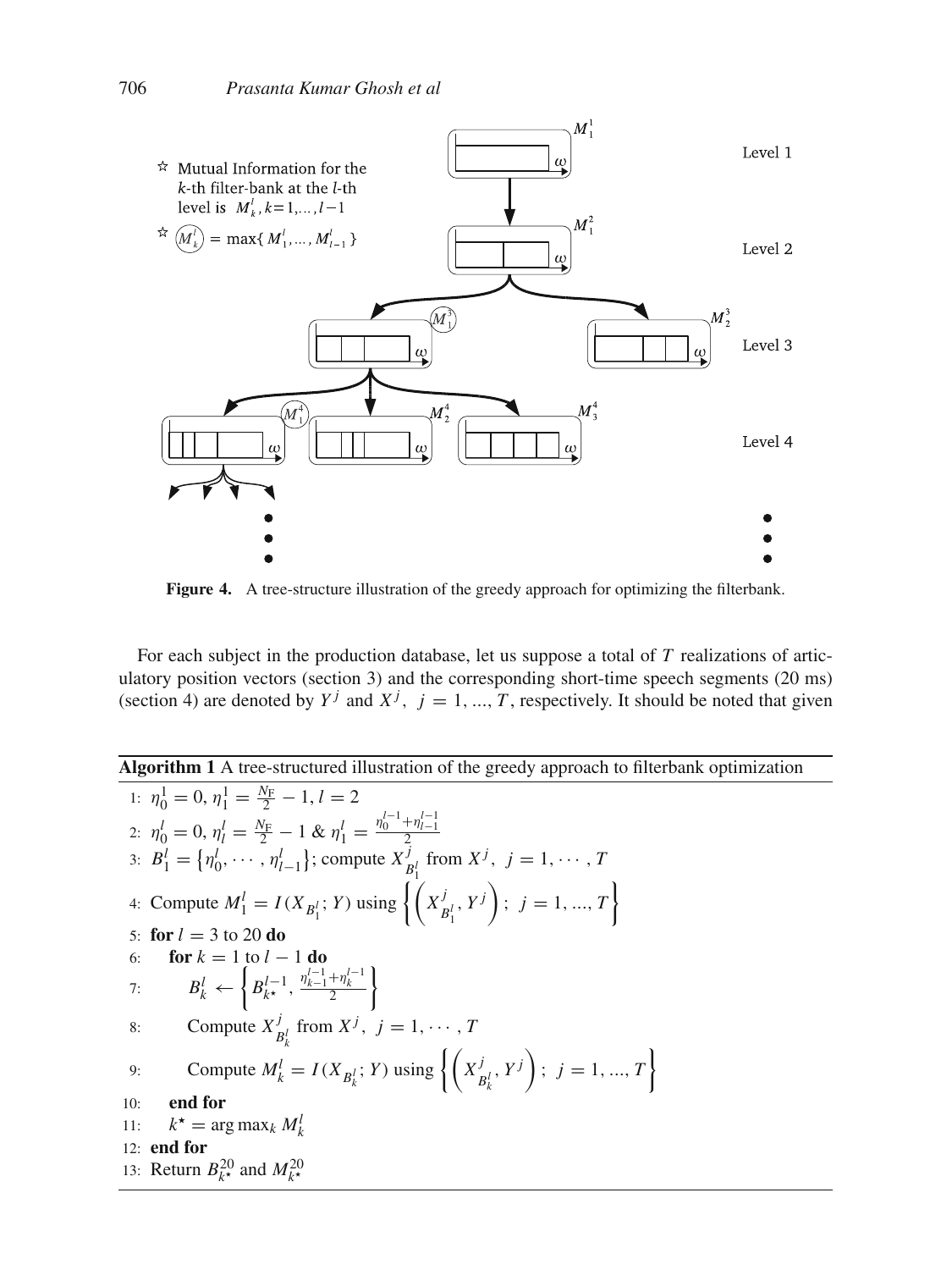a filterbank  $B_k^l$  we can compute the realization of  $X_{B_k^l}^j$  from  $X^j$ ,  $j = 1, ...T$  using the method outlined in section 4. Given  $\{Y^j, X^j, j = 1, ..., T\}$ , the algorithm for filterbank optimization is described in Algorithm 1.

## **6. Results and discussion**

Figure 5a illustrates how the filterbank corresponding to the maximum MI evolves with increasing number of levels in the greedy optimization for a randomly chosen English subject from the production database. The rectangular filterbanks are drawn over the frequency axis (horizontal



**Figure 5.** Result of the filterbank optimization (**a**) Filterbank corresponding to maximum MI at each level of the greedy optimization. (**b**) The empirical auditory filterbank and the optimal filterbank (i.e., the filterbank corresponding to the maximum MI at level 20). (**c**) The warping function between the frequency axis and the warped frequency axis obtained by the empirical auditory filterbank and the optimal filterbank.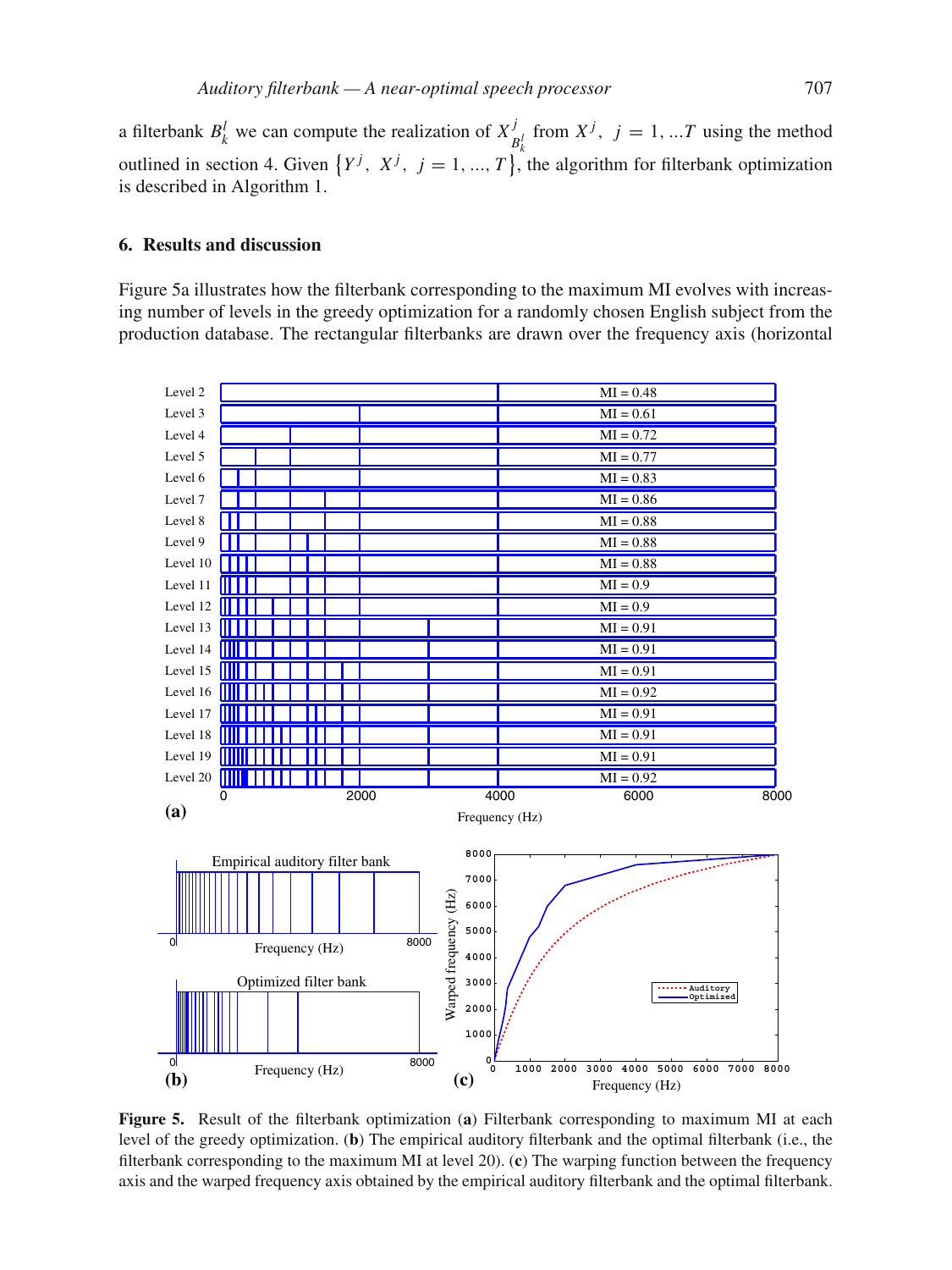axis) for increasing levels; the level numbers are indicated on the left side of the drawn filterbanks. The maximum MI corresponding to the filterbank at each level is also shown. It should be noted that the maximum MI at each level need not be strictly increased with increasing level number due to the greedy nature of the algorithm. The algorithm only ensures that the filterbank corresponding to the maximum MI is picked in each level. There is no guarantee that the maximum MI at level *l* should be greater than that at level *l* − 1. For example, the maximum MI at level 17 is 0.91, whereas that at level 16 is 0.92 in figure 5a. The greedy algorithm can be modified by running it back and forth to ensure strict monotonicity in the MI values across levels; however, it requires much longer optimization time compared to the one presented here.

The optimal filterbank at level 20 is shown in figure 5b below the empirically established auditory filterbank. (The auditory filterbank is identical to the one shown in figure 2b.) It is clear that the filters in the empirical auditory filterbank are not strictly identical to those in the optimal filterbank. However, it is interesting to observe that both the optimal and the empirical auditory filterbank have filters with high frequency resolution at low centre frequencies and low frequency resolution at higher centre frequencies. Thus, the frequency axis corresponding to these filterbanks are warped with respect to the standard frequency axis. This warping function can be obtained using the centre frequencies and the bandwidths of the filters in the filterbank. The warping function for both the auditory and the optimal filterbanks are shown in figure 5c. These warping functions are similar to each other according to the nature of the frequency warping they produce. However, we need to examine the variability of the frequency warping corresponding to the optimal filterbanks across all subjects.

Figure 6 shows the warping functions obtained by using the optimal filterbanks separately for all 45 subjects (40 English  $+3$  Cantonese  $+2$  Georgian) against the warping function obtained by the empirically established auditory filterbank (dashed line in figure 6). It is important to



**Figure 6.** The warping functions corresponding to the optimal filterbanks for all 45 subjects (40 English + 3 Cantonese + 2 Georgian) considered from the production databases.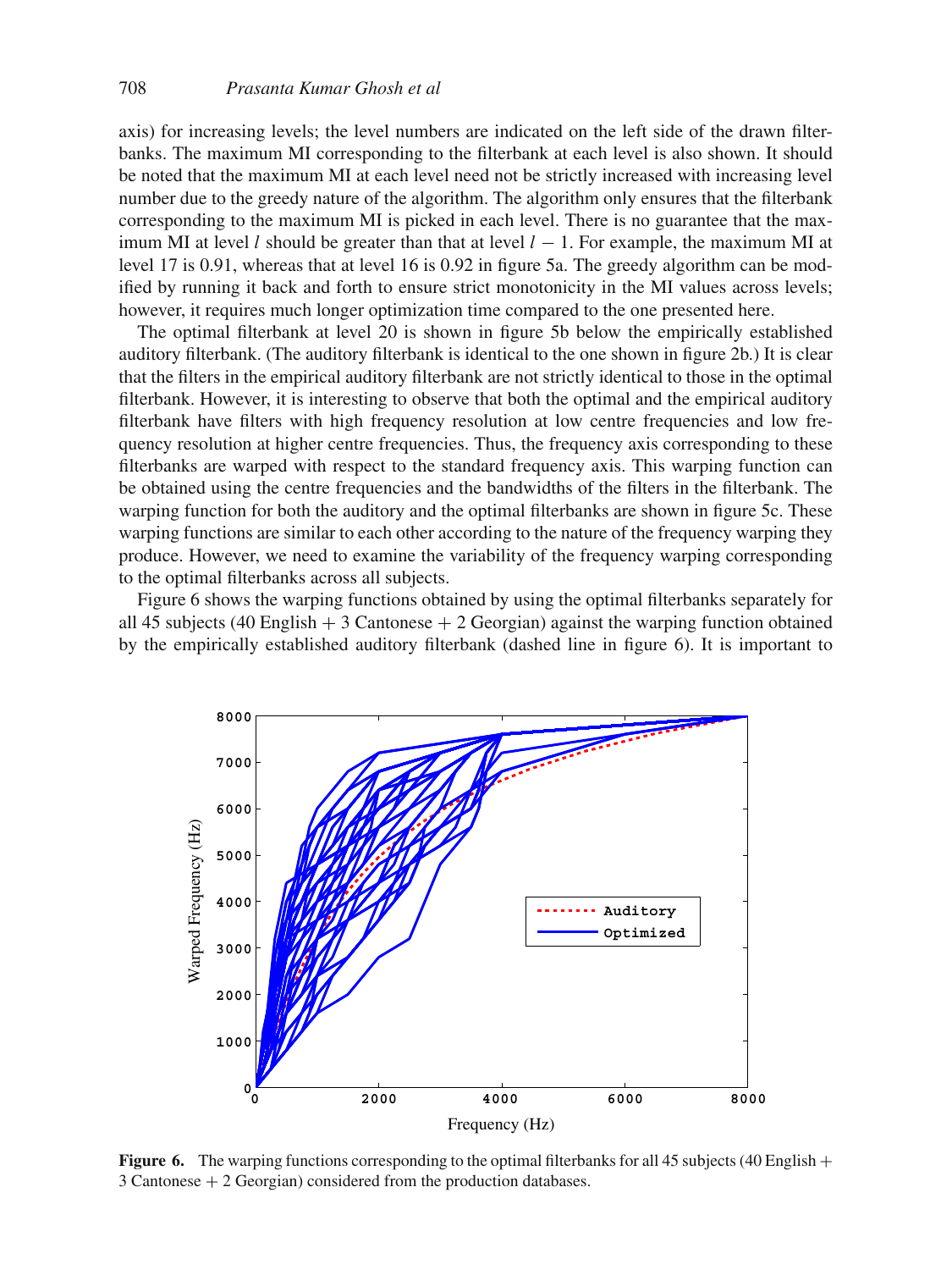note that the optimal filterbanks are similar to the auditory one in the sense that the frequency resolution of the filters in the filterbank decreases with the increasing centre frequencies of the filters. This finding is consistent with our earlier studies (Ghosh *et al* 2011), although the filterbank optimization was not performed in a generic fashion rather a specific parameterization of the filterbank was considered. However, the warping functions corresponding to the optimal filterbanks are not identical to the one corresponding to the empirically established auditory filterbank. This can be due to the fact that each optimal filterbank is tuned only for speech signal from a specific subject; however, the auditory filterbank in human ear is exposed not only to speech signal but also to a variety of other sounds including environmental and natural sounds. For example, Smith & Lewicki (2006) demonstrated that the auditory filters are efficient from information encoding perspective considering various natural sounds including speech. As our objective function in this study is derived from a communication theoretic principle for achieving efficient speech communication between a talker and a listener, we have not considered any sounds other than speech. Also the empirically established cochlear filterbank is obtained from the data recorded from different human subjects and there is inherent variability in the critical bandwidths across different human subjects. Thus, the empirically established auditory filterbank just represents a notional filterbank for processing speech and it does not capture the variability in speech processing across subjects. From that perspective, it is expected that the optimal filterbanks corresponding to each subject would not be identical to the empirically established auditory filterbank, rather, on an average, the empirically established auditory filterbank would be similar to the optimal filterbanks.

As the computationally determined optimal filterbanks are not identical to the empirical auditory filterbank, we investigate how close the empirical auditory filterbank is to the optimal



**Figure 7.** The ratio (in percentage) of the MI computed for auditory filterbank (Aud. FB) and the optimal filterbank (Opt. FB) for all 45 subjects (40 English  $+3$  Cantonese  $+2$  Georgian) considered from the production databases. The average of all ratio values (in percentage) is 91.6% (blue dashed line).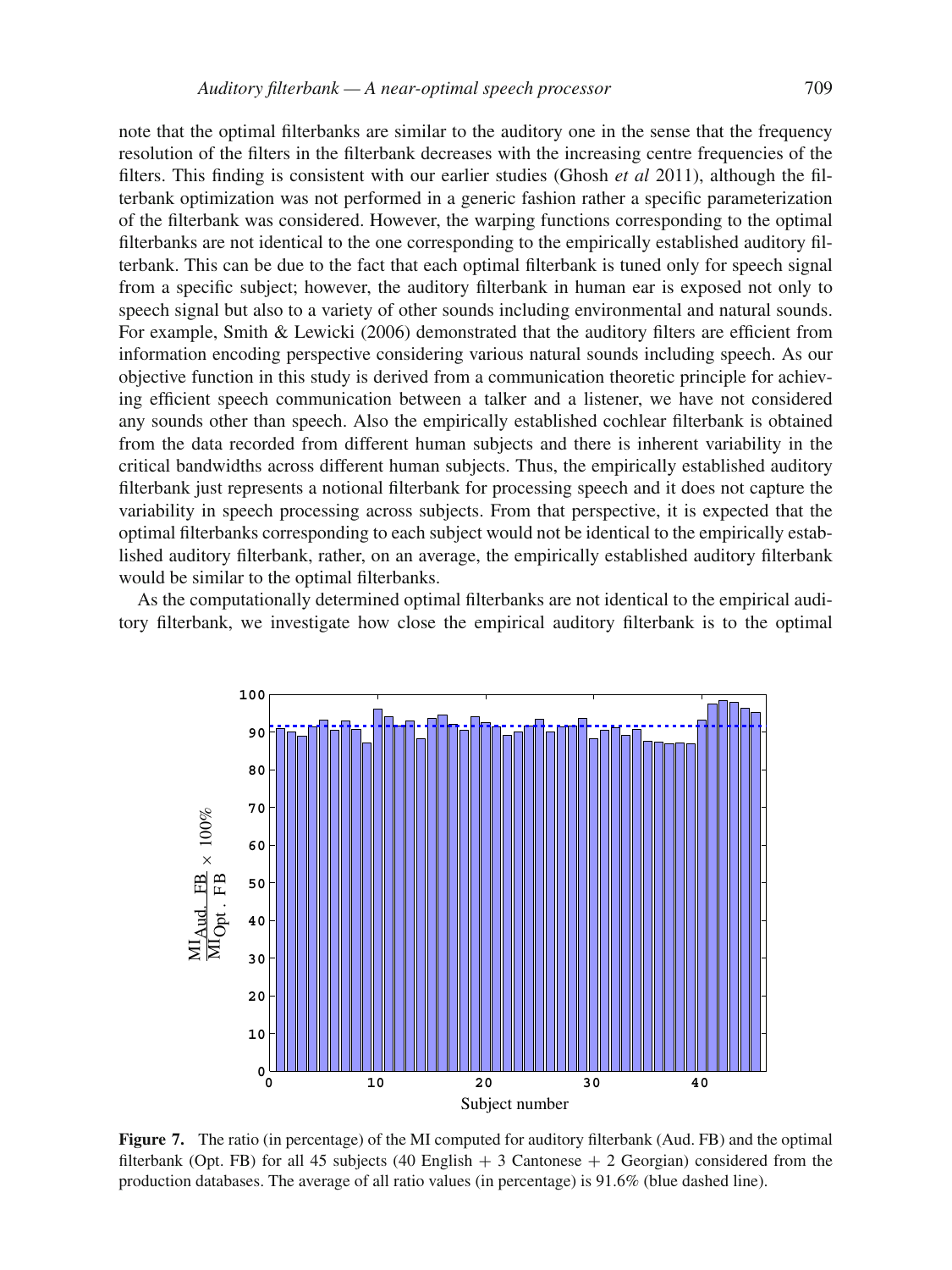filterbank for each subject considered in our experiment; this is done by computing the objective function value  $I(X_{BL}; Y)$  (Eq. (2)) when the empirical auditory filterbank is used as  $B^L$ . It should be noted that empirical auditory filterbank is different from the optimal filterbank and, hence, sub-optimal with respect to the objective function in Eq. (2). Let the objective function (or MI) value for empirical auditory filterbank be denoted by  $M_{\text{Aud}}$ . The optimized filterbank yields the maximum MI at Level 20 of the tree-structured greedy algorithm and the maximum MI value is  $M_{k^*}^{20}$  (see Algorithm 1). We examine the closeness between  $M_{\text{Aud}}$  and  $M_{k^*}^{20}$  in a subject-specific manner. For each subject in the production database, the ratio  $\frac{M_{\text{Aud}}}{M_{\text{A}}^{20}}$  is shown by the bar graph in figure 7. It is clear that the ratio  $\frac{M_{\text{Aud}}}{M_k^{20}} < 1$ , i.e., the MI obtained using optimal filterbank is always greater than that obtained using the auditory filterbank. This is expected as the filterbank optimization is performed to maximize the mutual information between filterbank output and the articulatory gestures. It is interesting to observe that although the proposed greedy algorithm may result in sub-optimal solution  $B_{L^*}$ , the MI value corresponding to the auditory filterbank never exceeds the MI value corresponding to  $B_{L^*}$  for any subject. Rather  $M_{\text{Aud}}$  is on an average (across all subjects) 91.6% of the maximum possible MI (i.e.,  $I(X_{BL}; Y)$ ) achieved by the optimal filterbank. In other words, the output of the auditory filterbank provides more than 90% of the maximum possible information about talker's message (or equivalent articulatory gestures). Thus, the auditory filterbank in the listener's ear acts as a near-optimal speech processor in decoding the talker's message for achieving an efficient speech communication between the talker and the listener.

#### **7. Conclusions**

Our experimental result reveals that there is an inherent similarity among the filterbanks optimized in a talker-specific manner for retrieving maximum information about a talker's (transmitter) message from the speech signal. The empirically established auditory filterbank in human ear is similar to the computationally determined optimal filterbanks. This indicates that as far as an efficient speech communication between a talker and a listener is concerned, the auditory-like filterbank offers a near-optimal choice as a speech processing unit at the receiver.

In our experiment, we have used talkers from three different languages (English, Cantonese, and Georgian) with different phonological structure and hence different acoustic characteristics of sounds. The experiment was designed to achieve the best filterbank in the receiver so that maximum information about the transmitter's message can be obtained from the filterbank output. Our results show that, consistently for all languages, the auditory filterbank output provides more than 90% mutual information about the talker's articulatory gestures compared to that provided by a talker-specific optimal filterbank. Thus, from a communication theoretic perspective, the auditory-like filterbank is an optimal choice for processing speech signals and inferring maximal information about the talker's message.

#### **Appendix: Mutual information**

Mutual information (MI) between two random variables measures the amount of information a random variable can provide about another variable. If the two random variables are mathematically identical, then knowing one of them is equivalent to having the full information about the other one; thus, in such a case, the MI between two random variables attains maximum value.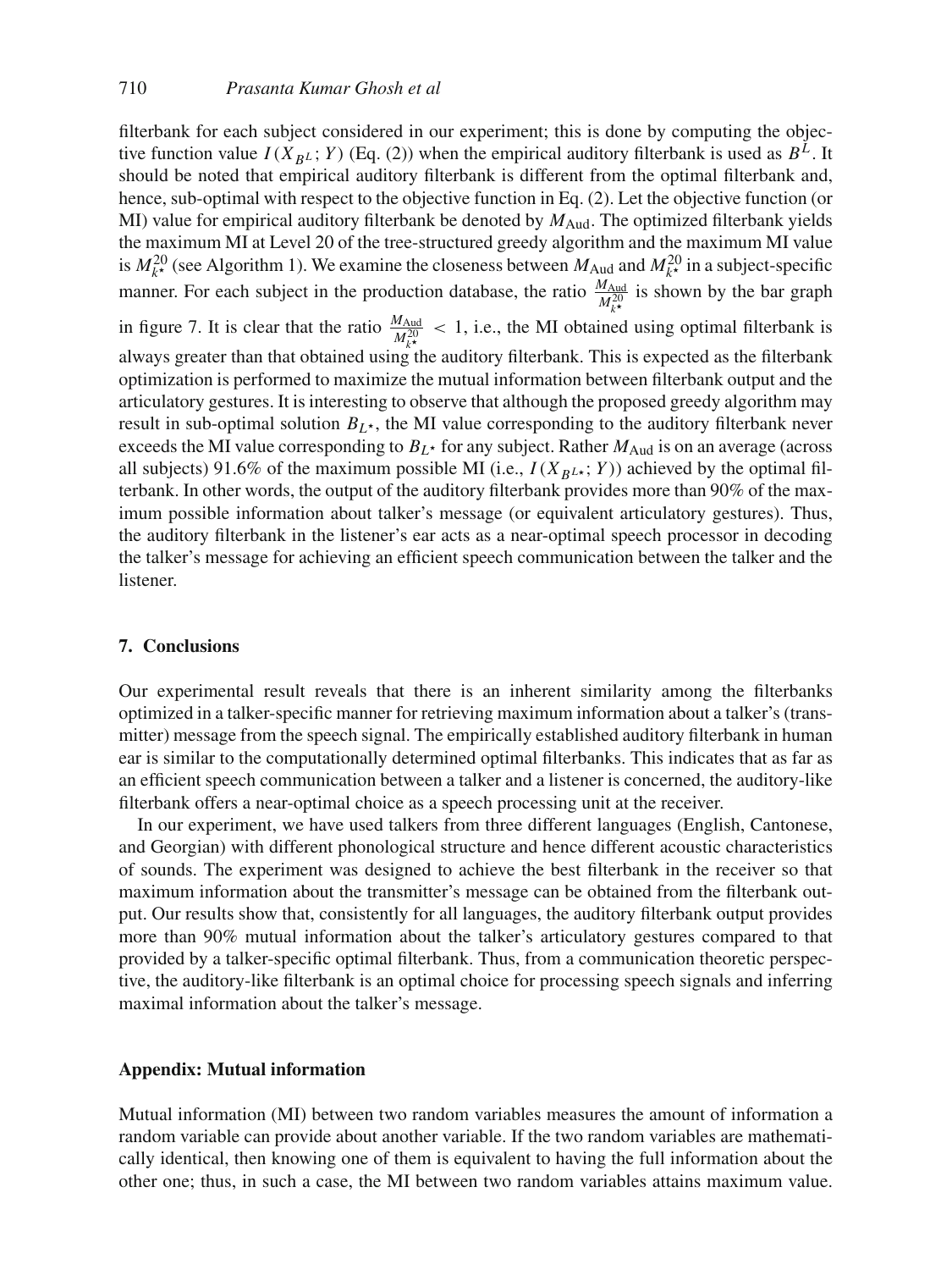On the other hand, if two random variables are independent, then knowing one does not provide any information about the other and hence the MI is zero.

Let two random variables U and V have a joint probability mass function  $p(u, v)$  and marginal probability mass functions  $p(u)$  and  $p(v)$ . The MI between *U* and *V* is defined as (Cover & Thomas 1991, pp. 12–49):

$$
I(U; V) = \sum_{u} \sum_{v} p(u, v) \log \frac{p(u, v)}{p(u)p(v)}.
$$
 (3)

It is easy to show that  $I(U; V) = H(V) - H(V|U)$ , where  $H(V)$  is the entropy of V and  $H(V|U)$  is the conditional entropy of V given U.  $H(V|U)$  measures the amount of uncertainty that *U* provides about *V*. It should be noted that when  $H(V)$  is fixed, maximizing  $I(U; V)$  is equivalent to minimizing  $H(V|U)$ .

For computing  $I(X_{BL}; Y)$  we need to know  $p(X_{BL})$ ,  $p(Y)$ , and  $p(X_{BL}, Y)$ . However, in our case, we do not have access to the probability density functions of  $X_{BL}$  and *Y*. Hence, we consider MI estimation by quantization of the spaces of  $X_{BL}$  and *Y*. This quantization is performed on the data points in both spaces with a finite number of quantization bins. We then estimate the joint distribution of  $X_{BL}$  and *Y* in the newly quantized finite alphabet space using standard maximum likelihood criterion, i.e., frequency counts (Duda & Hart 2000, pp. 85–92) and finally apply the discrete version of the MI given by Eq. (3). More precisely, we know that  $X_{BL}$  and *Y* take values in  $\mathcal{R}^{L}$  and  $\mathcal{R}^{16}$  spaces, respectively. The quantizations of these spaces are denoted by  $Q(X_{BL}) : \mathcal{R}^L \longrightarrow \mathcal{A}_x$  and  $Q(Y) : \mathcal{R}^{16} \longrightarrow \mathcal{A}_y$ , where  $|\mathcal{A}_x| < \infty$  and  $|\mathcal{A}_y| < \infty$ . Then the estimate of MI is given by:

$$
I(Q(X_{B^L}); Q(Y)) = \sum_{q_x \in \mathcal{A}_x, q_y \in \mathcal{A}_y} p(Q(X_{B^L}) = q_x, Q(Y) = q_y)
$$
  
 
$$
\times \log \frac{p(Q(X_{B^L}) = q_x, Q(Y) = q_y)}{p(Q(X_{B^L}) = q_x)p(Q(Y) = q_y)}.
$$
 (4)

It is well known that  $I(Q(X_{BL}); Q(Y)) \leq I(X_{BL}; Y)$ , because quantization reduces the level of dependency between the random variables. On the other hand, increasing the resolution of  $Q(\cdot)$ , implies that  $I(Q(X_{BL}); Q(Y))$  converges to  $I(X_{BL}; Y)$  as the number of bins tends to infinity (Darbellay & Vajda 1999). For both spaces, we perform K-means vector quantization with 128 prototypes, i.e.,  $|\mathcal{A}_x| = |\mathcal{A}_y| = 128$ . Increasing the number of prototypes yields similar result.

The subjects in the speech production databases in three languages (Westbury 1994; Yanagawa 2006; Goldstein *et al* 2007) have different numbers of parallel *Y* and  $X_{BL}$  vectors depending on the duration of their recordings. However, to estimate  $I(Q(X_{R^L}))$ ;  $Q(Y)$ , we pick approximately 100,000 parallel vectors of  $X_{BL}$  and *Y* for each subject so that the amount of data used in our analysis is balanced across subjects.

To calculate a realization of  $I(Q(X_{B^L}); Q(Y))$  for a subject, we select parallel *Y* and  $X_{B^L}$ vectors of the target subject and quantize (with random initialization) them to  $Q(X_{BL})$  and  $Q(Y)$ , which are finally used in Eq. (4). We repeat this process several times for a chosen filterbank  $B<sup>L</sup>$  to capture the inherent variability in the process of quantizing the articulatory and acoustic space. The standard deviation of the MI estimates is found to be of the order ∼0.1% of the actual MI values. Hence, we use the average estimated MI for our experiments.